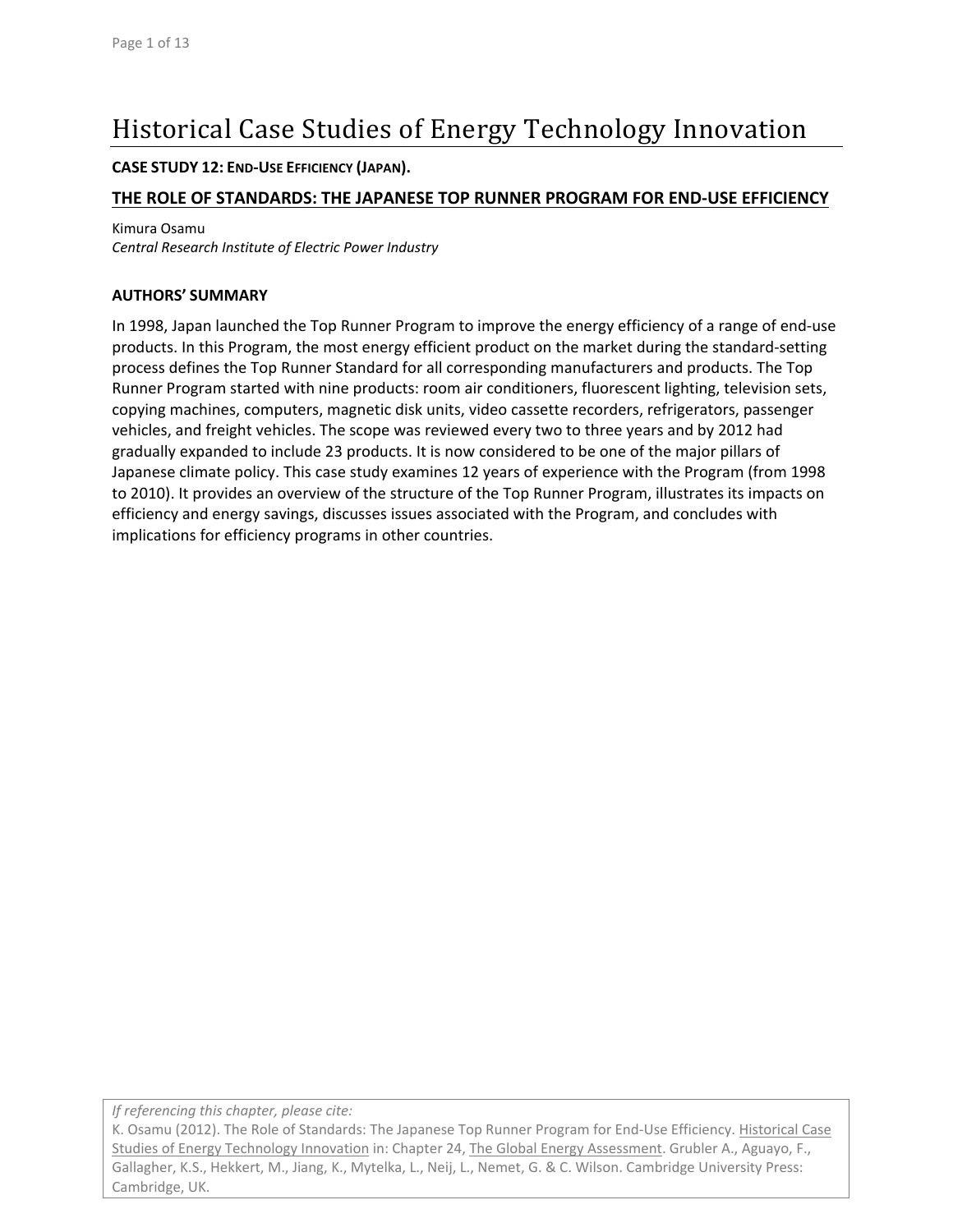# **1 INTRODUCTION**

Japan started the Top Runner Program in 1998 to improve the energy efficiency of end‐use products. As part of the Energy Conservation Law, the program set mandatory efficiency standards for a variety of appliances, equipment and automobiles based on the most efficient products ("Top Runner" products) on the market. It aims to develop "the world's best energy-efficient products." Started with 9 products in 1998, it has been expanded to 23 products in 2012. It is now considered one of the major pillars of Japanese climate policy.

The purpose of this case study is to examine 12 years of experience with the Top Runner approach (1998 ‐ 2010). Although it is often cited as an innovative method to stimulate efficiency improvements of targeted products, not only by the Japanese government but also by some European countries (e.g. Jänicke, 2008), there has been very limited evaluation, except for a couple of analyses by European researchers (Tojo, 2005; Nordqvist, 2006). This case study evaluates the effectiveness of the Top Runner approach focusing on selected products. The empirical material includes government documents and a number of in‐depth interviews with manufacturers in Japan. The case study provides an overview of the structure of the Top Runner Program, illustrates its impacts on efficiency and energy savings, discusses issues associated with the Program, and concludes with implications for efficiency programs in other countries.

# **2 OVERVIEW OF THE TOP RUNNER PROGRAM**

### **2.1 Products & standards**

Mandatory energy efficiency standards for appliances and automobiles have been in effect in Japan since 1980. At first, they failed to induce sufficient energy efficiency improvement as they were rarely revised and were largely based on negotiation with industry without any explicit standard‐setting method. When the Kyoto Protocol was adopted in 1997, Japan was required to further accelerate energy conservation efforts to achieve its 6% reduction in greenhouse gas emissions by 2008‐2012 compared to 1990 levels. The Top Runner Program was expected to be an effective means of contributing to this goal by setting ambitious efficiency targets and reducing energy consumption in the residential sector. In 1998 Top Runner was adopted in the revision of the Energy Conservation Law as a new method to set targets for selected products.

The Top Runner Program includes products that fall within three categories:

- 1) products with large domestic shipments;
- 2) products that consume a substantial quantity of energy in the use phase;
- 3) products with substantial scope for improving energy efficiency.

The Program started in 1998 with 9 products: room air conditioners, fluorescent lamps, televisions, copying machines, computers, magnetic disk units, video cassette recorders, refrigerators, passenger vehicles, and freight vehicles. The scope was reviewed every two to three years and by 2009 had gradually expanded to 21 products (see Table 1). The electricity consumed by the Top Runner targeted products sums up to more than 70% of residential electricity consumption (METI, 2004).

*If referencing this chapter, please cite:*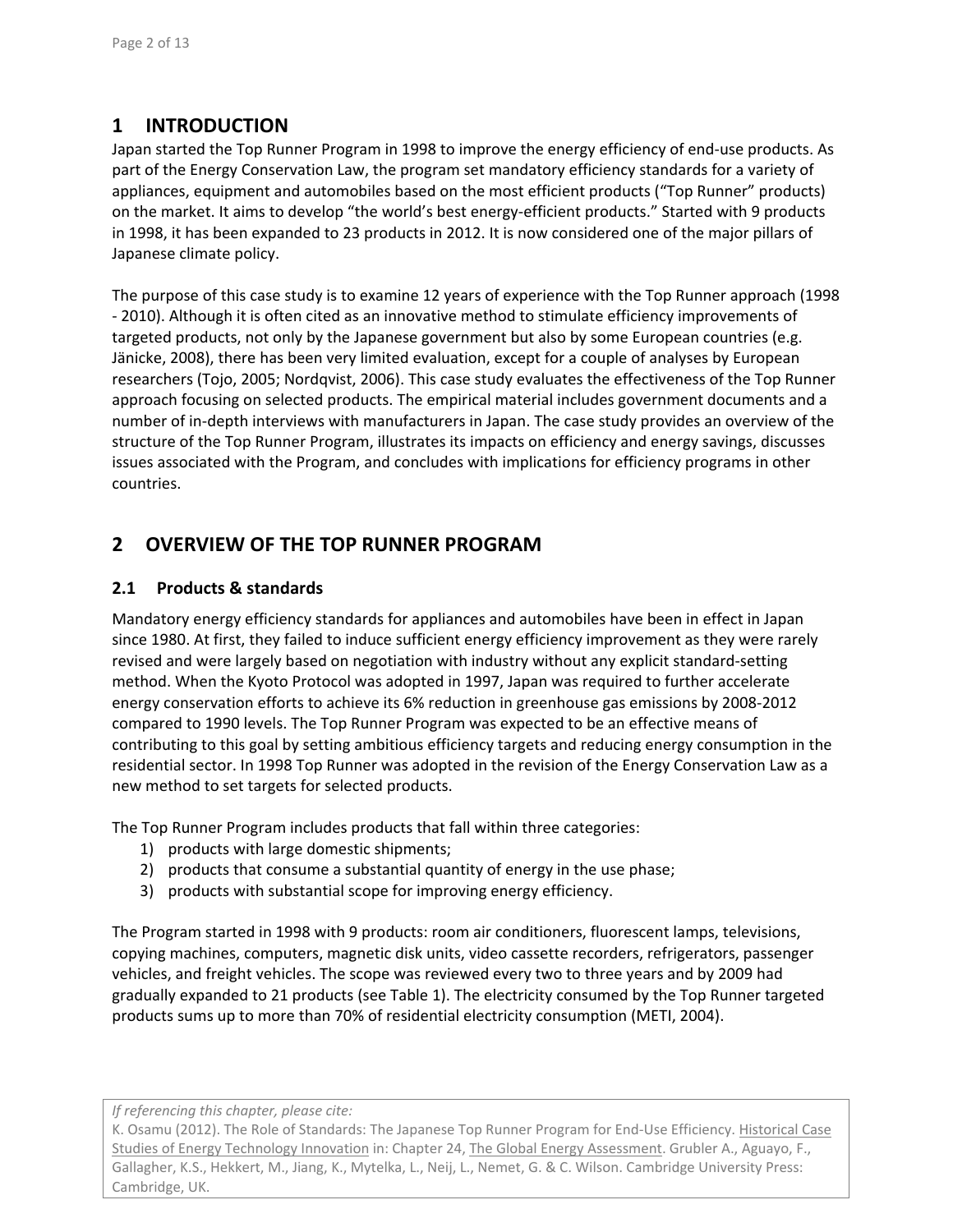**TABLE 1. SCOPE AND TARGET YEAR OF THE TOP RUNNER STANDARDS.** NOTES: THE STARTING/ENDING POINTS OF AN ARROW SHOW THE YEAR OF DECISION/ENACTMENT OF THE STANDARDS. SOURCE: METI (2007), ECCJ (2009A), ECCJ (2010), METI (2011).

|                                   | 1999                                                                           | 2002           | '03            | '04 | '05                      | '06               | '07            | '08            | '09 | '10                      |  | '15 |
|-----------------------------------|--------------------------------------------------------------------------------|----------------|----------------|-----|--------------------------|-------------------|----------------|----------------|-----|--------------------------|--|-----|
| Passenger vehicles                | established                                                                    | 2010 Standards |                |     |                          |                   |                | 2015 Standards |     | To be enacted<br>in 2010 |  |     |
| Freight vehicles                  |                                                                                | 2010 Standards |                |     |                          |                   |                | 2015 Standards |     |                          |  |     |
| Room air<br>conditioners          | 2004 Standards<br>2010 Standards                                               |                |                |     |                          |                   |                |                |     |                          |  |     |
| Fluorescent lights                |                                                                                | 2005 Standards |                |     |                          |                   |                |                |     | 2012 Standards           |  |     |
| TV sets                           |                                                                                | 2003 Standards |                |     |                          | 2008 Standards __ |                |                |     |                          |  |     |
| Copying machines                  |                                                                                | 2006 Standards |                |     | $\overline{\phantom{a}}$ | $\rightarrow$     |                |                |     | 2017 Standards           |  |     |
| Computers and<br>Hard disk drives | 2005 Standards<br>2011 Standards<br>2007 Standards                             |                |                |     |                          |                   |                |                |     |                          |  |     |
| Video cassette<br>recorders       | 2008 Standards<br>2003 Standards                                               |                |                |     |                          |                   |                |                |     |                          |  |     |
| Refrigerators<br>Freezers         |                                                                                | 2004 Standards |                |     |                          |                   | 2010 Standards |                |     |                          |  |     |
| Space heaters                     | 2006 Standards<br>2008 Standards                                               |                |                |     |                          |                   |                |                |     |                          |  |     |
| Gas cooking<br>appliances         |                                                                                |                | 2008 Standards |     |                          |                   |                |                |     |                          |  |     |
| Gas water heaters                 |                                                                                |                |                |     |                          |                   |                |                |     |                          |  |     |
| Oil water heaters                 |                                                                                |                |                |     |                          |                   |                |                |     |                          |  |     |
| Electric toilet seats             | 2006 Standards<br>2006 Standards<br>2012 Standards<br>$\overline{\phantom{0}}$ |                |                |     |                          |                   |                |                |     |                          |  |     |
| Vending machines                  | 2005 Standards<br>2012 Standards                                               |                |                |     |                          |                   |                |                |     |                          |  |     |
| Electric<br>transformers          |                                                                                |                | 2006 Standards |     |                          |                   |                |                |     |                          |  |     |
| Microwave ovens                   |                                                                                |                | 2006 Standards |     |                          | 2008 Standards    |                |                |     |                          |  |     |
| Electric rice<br>cookers          |                                                                                | 2008 Standards |                |     |                          |                   |                |                |     |                          |  |     |
| DVD recorders                     |                                                                                |                |                |     |                          |                   | 2008 Standards |                |     | ►<br>2010Standards       |  |     |

Since the most energy efficient product on the market during the standard‐setting process set the Top Runner Standards, the standards are based on market data. But, the Program also takes into consideration technological analysis, i.e. Top Runner considers technological potential for efficiency improvements in the future (illustrated in Figure 1). For example, the Top Runner Standards for room air conditioners smaller than 4 kW for 2010 were defined as a 3 to 4% improvement over the Top Runner

*If referencing this chapter, please cite:*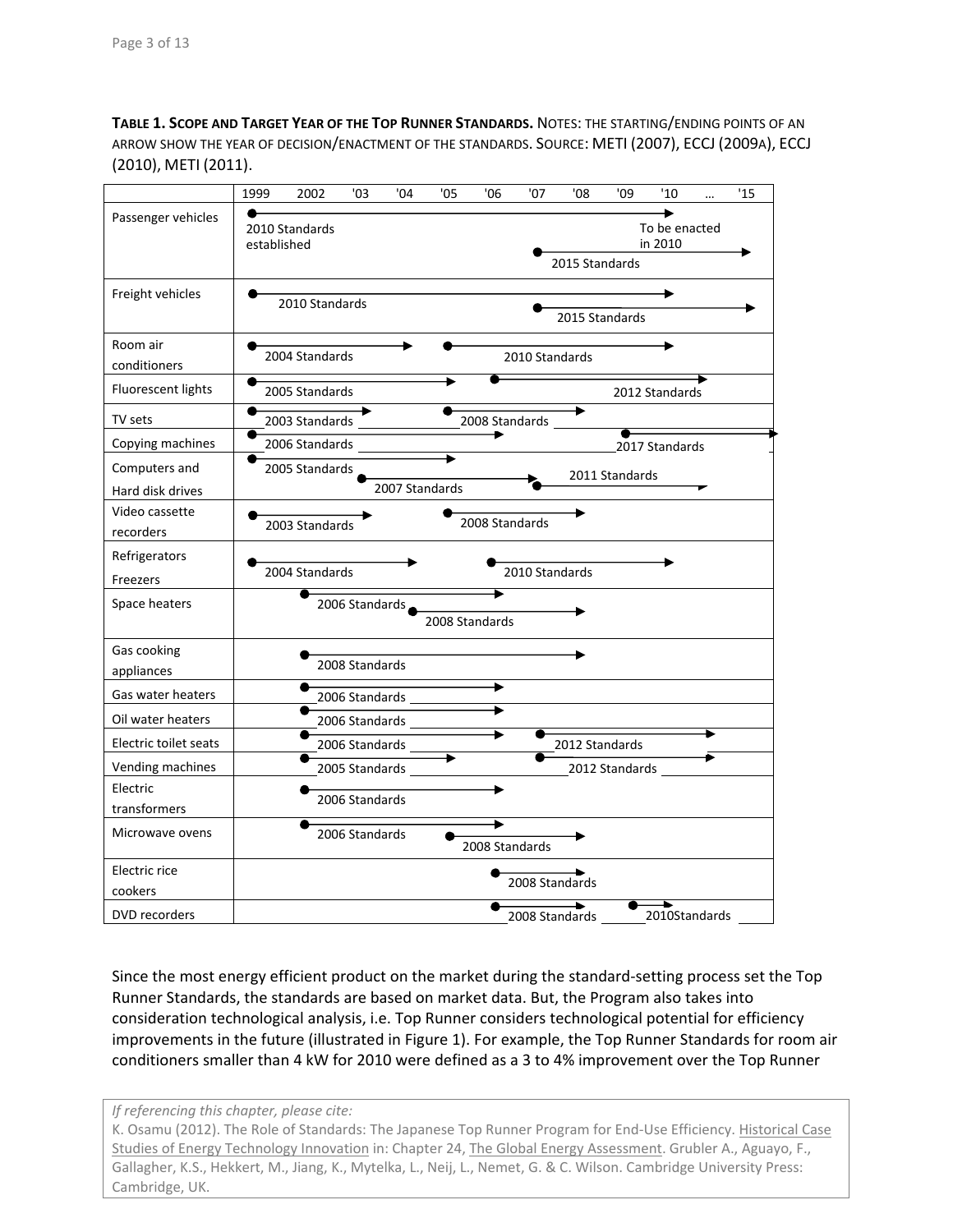products in 2005 as such technological improvement was assessed to be feasible by stakeholders' discussions in the Air Conditioner Evaluation Standard Subcommittee (Air Conditioner Evaluation Standard Subcommittee, 2006).





Another important feature of Top Runner is that standards are differentiated based on various parameters. While it seems quite reasonable to differentiate the standards based on size and weight, technology type is also considered in the categorization. For example, liquid crystalline displays have different standards from cathode ray tube displays because different technologies used have large implication for their energy efficiency. Hybrid vehicles are also excluded from the standard-setting because conventional internal combustion engine vehicles cannot meet their high efficiency without adopting the same technology.

In order to comply with the standards, producers must make sure that the weighted average efficiency of the products they sell in a target year achieves the standards. Therefore not all of a manufacturer's products have to meet the target, but the average of all products has to. This flexibility enables producers to provide a wide range of models to meet the market demand while guiding the overall market to higher energy efficiency.

In sum, the major characteristics of the Top Runner approach can be described as:

- the Top Runners set the standard, with consideration of future potential improvements;
- differentiated standards are set based on a range of parameters;
- compliance with the standard is evaluated by corporate average product sales.

#### **2.2 Institutional setting**

In Japan, energy efficiency standards are discussed and determined by the Ministry of Economy, Trade and Industry (METI) and its advisory committees which comprise representatives from academia, industry, consumer groups, local governments and mass media. The Advisory Committee for Natural Resources and Energy is in charge of overall energy policy including energy efficiency policy. The Energy Efficiency Standards Subcommittee, one of the Subcommittees under the Advisory Committee, is responsible for setting energy efficiency standards. This Subcommittee, organized by METI, establishes

*If referencing this chapter, please cite:*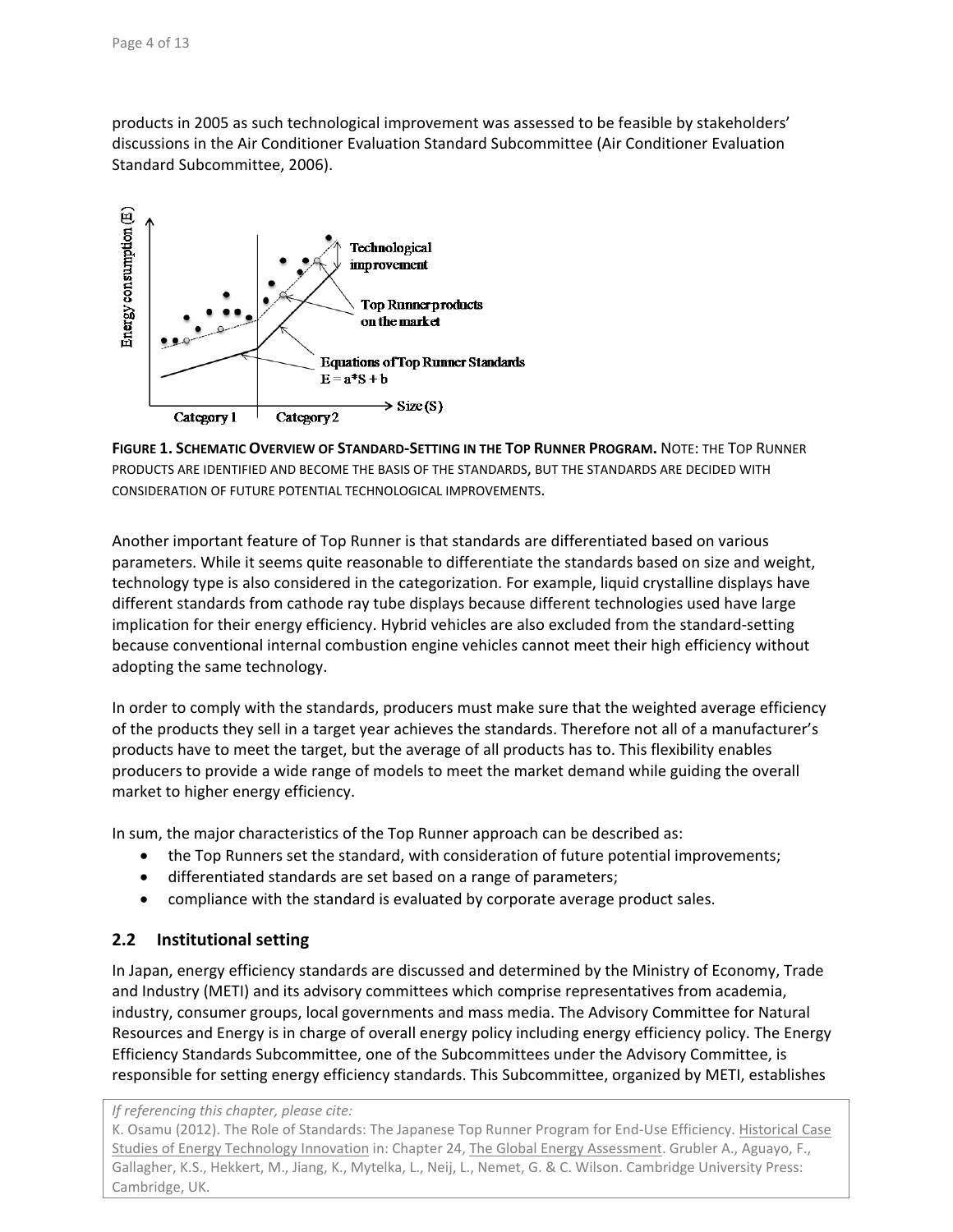an Evaluation Standard Subcommittee for each of the targeted products, and Evaluation Standard Subcommittees make draft standards. Figure 2 summarizes this institutional hierarchy. Since detailed market and engineering information on the targeted products is required, there is strong involvement of industry associations in the standard‐setting process. The Energy Efficiency Standard Subcommittee authorizes the draft standards submitted by Evaluation Standard Subcommittees, which are finally decided by METI. It is usually takes about a year or two to set standards for one product (ECCJ, 2008).



**FIGURE 2. INSTITUTIONAL FRAMEWORK FOR SETTING THE TOP RUNNER STANDARDS.** SOURCE: ECCJ (2008).

METI also considers revision of standards when the target year arrives (see Table 1). When the target year arrives, the producers submit a report on their sales and the energy efficiency of their products, and METI evaluates their compliance. In case of non‐compliance the Top Runner Program uses a "name and shame" approach. The Ministry first makes a recommendation to the noncompliant producer to improve their performance. If this is not sufficient, METI makes the recommendation public. Finally, METI can order the producer to meet the recommendations (ECCJ, 2008). So far, this approach has worked very well. Although there are no records of compliance rates, so far no producers have been publicly named as noncompliant. This is due to both the structure of the Japanese appliance market, which is dominated by a limited number of domestic producers, and Japanese culture in which government pressure and public 'shaming' acts as a strong compliance mechanism.

# **3 IMPACTS OF THE TOP RUNNER PROGRAM**

The Top Runner approach requires substantial energy efficiency improvements for each targeted product. The rates of energy efficiency improvement required by Top Runner standards range from 16% to 80%, which have been achieved in all products so far often with large excess (Table 2). These results highlight the Program's success in meeting targets and spurring significant efficiency improvements.

*If referencing this chapter, please cite:*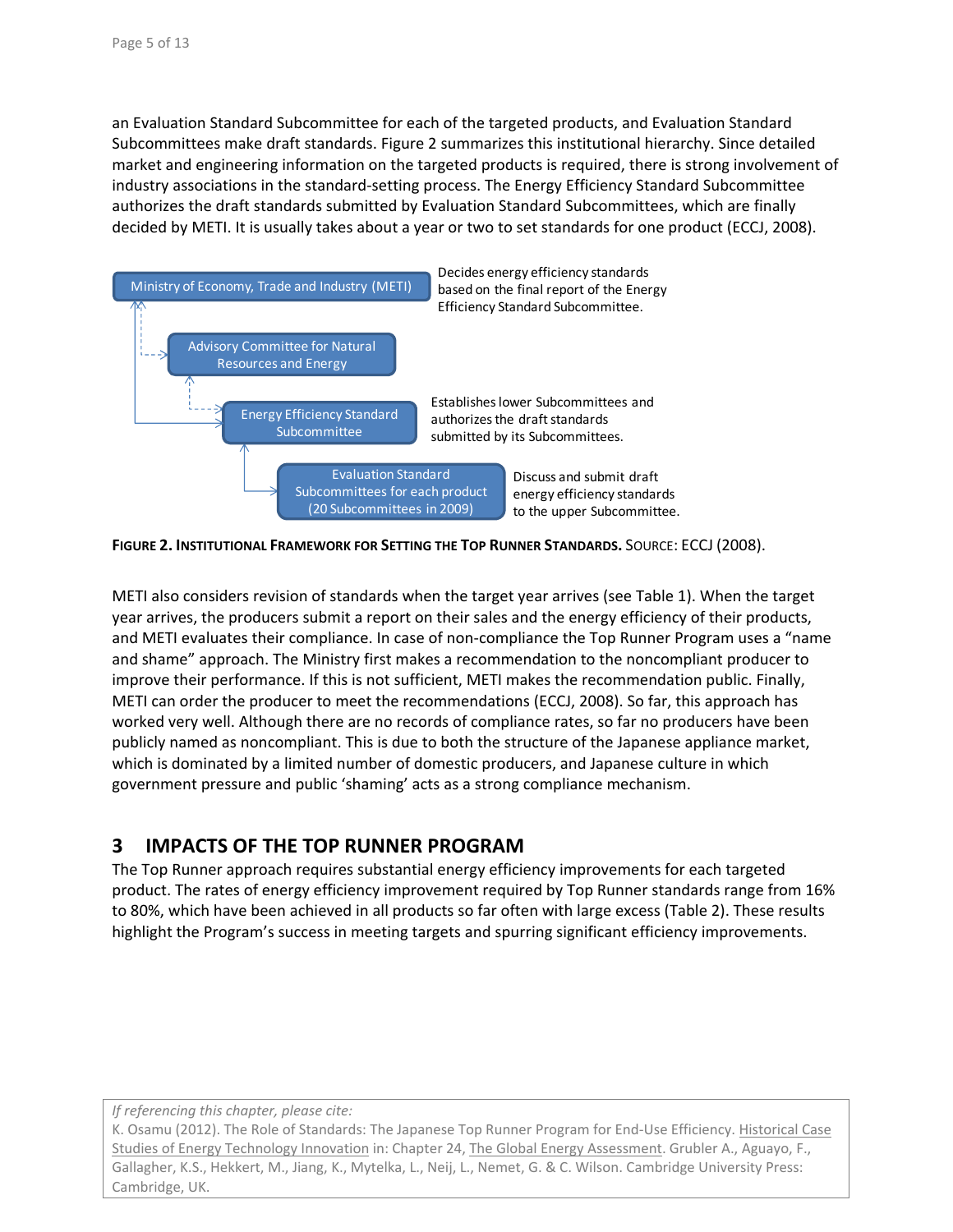**TABLE 2. ENERGY EFFICIENCY IMPROVEMENT OF MAJOR PRODUCTS WITH TOP RUNNER STANDARDS.** NOTES: FY = FISCAL YEAR; COP = COEFFICIENT OF PERFORMANCE (RATIO BETWEEN POWER INPUT AND POWER OUTPUT). SOURCE: ECCJ (2010).

| <b>Product</b>        | <b>Estimated improvement with Top</b><br><b>Runner Standards *</b> | Result                |  |  |  |
|-----------------------|--------------------------------------------------------------------|-----------------------|--|--|--|
| Room air conditioners | 66.1% increase in CoP                                              | 67.8%                 |  |  |  |
|                       | (FY 1997 vs. 2004 freezing year)                                   |                       |  |  |  |
| Refrigerators         | 30.5% decrease in kWh/year                                         | 55.2%                 |  |  |  |
|                       | (FY 1998 vs. FY 2004)                                              |                       |  |  |  |
| TV sets using cathode | 16.4% decrease in kWh/year                                         | 25.7%                 |  |  |  |
| ray tube displays     | (FY 1997 vs. FY 2003)                                              |                       |  |  |  |
| Computers             | 69.2% decrease in kWh/year                                         | 80.8%                 |  |  |  |
|                       | (FY 2001 vs. FY 2007)                                              |                       |  |  |  |
| Fluorescent lights    | 16.6% increase in lm/W                                             | 35.7%                 |  |  |  |
|                       | (FY 1997 vs. FY 2005)                                              |                       |  |  |  |
| Vending machines      | 33.9% decrease in kWh/year                                         | 37.3%                 |  |  |  |
|                       | (FY 2000 vs. FY 2005)                                              |                       |  |  |  |
| Gasoline passenger    | 22.8% increase in km/L                                             | 22.8%                 |  |  |  |
| vehicles              | (FY 1995 vs. FY 2010)                                              | (FY 1995 vs. FY 2005) |  |  |  |

\* Estimated improvement of weighted average energy efficiency of all categories within each product group.

Although the contribution of Top Runner standards to energy efficiency are difficult to disaggregate from autonomous technological improvement and changes in market demand (e.g., consumers preferring efficient products with lower energy costs), two products clearly demonstrate the Top Runner Program's impacts.

The best example is residential air conditioners. In Japan, air conditioners began diffusion in the 1970s for cooling, and later for both cooling and heating. Since then, energy efficiency increased because of technological improvements such as introducing inverters and better heat exchangers, but this trend stagnated in the mid 1990s (see Figure 3). New Top Runner Standards were adopted in 1999. The standards required a coefficient of performance (CoP) increase of 66% by 2004 compared to the 1997 level. (A CoP is the ratio between the power input and power output). The adoption of the standards had a significant impact on altering the technological trajectory from increasing heating capacity (in order to expand its market for heating) to improving energy efficiency. Figure 3 shows that the efficiency of air conditioners clearly changed both in 1998, when the Top Runner Program began, and in the 2004 target year for the air conditioning standard.

A close look into the energy efficiency trend tells us more about the standard's impact. As shown in Figure 4, not only has the Top Runner standard effectively improved the efficiency of the high‐end products by 50%, it also almost doubled the efficiency of the low‐end products. This shows the Top

*If referencing this chapter, please cite:*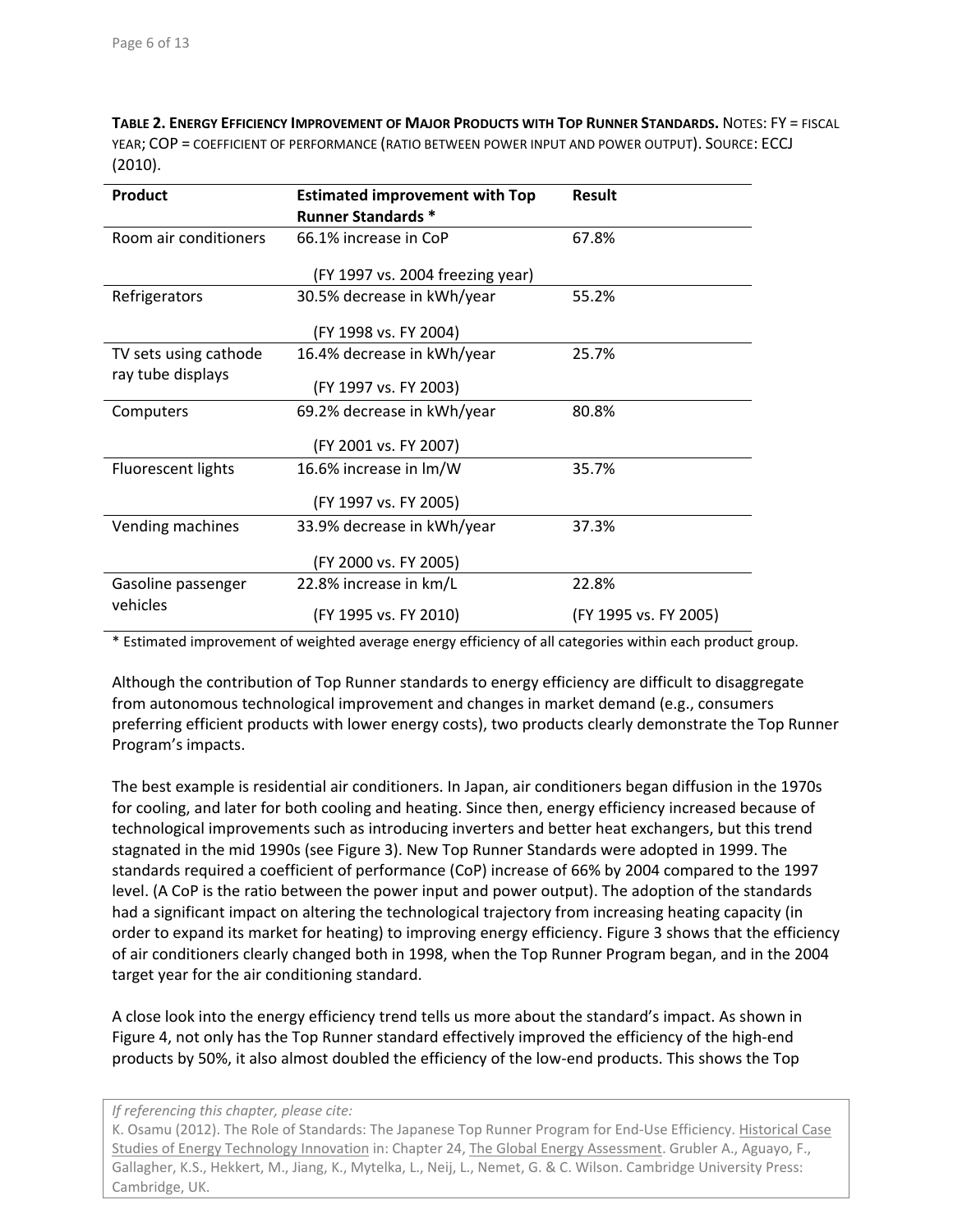Runner standards have the power to eliminate low efficiency products from the market. It is reported that in the 2.8 kW class market about 70 models which sold 2 million units in 2003 went out of production to meet the 2004 Top Runner Target (Air Conditioner Evaluation Standard Subcommittee, 2006).



**FIGURE 3. LONG TERM TREND OF ENERGY EFFICIENCY OF ROOM AIR CONDITIONERS.** NOTES: COP = COEFFICIENT OF PERFORMANCE (RATIO BETWEEN POWER INPUT AND POWER OUTPUT). SOURCE: 1970‐2004 DATA FROM MURAKOSHI (2006); 2006 AND 2008 DATA FROM ECCJ (2006, 2009B) AS AVERAGE OF 2.8 KW CLASS MODELS.



**FIGURE 4. TREND OF ENERGY EFFICIENCY OF 2.8 KW CLASS ROOM AIR CONDITIONERS (1997‐2004).** NOTES: COP = COEFFICIENT OF PERFORMANCE (RATIO BETWEEN POWER INPUT AND POWER OUTPUT). SOURCE: AIR CONDITIONER EVALUATION STANDARD SUBCOMMITTEE (2006).

Another success story applies to passenger vehicles. While there were important fuel efficiency improvements in the 1970s and 1980s, efficiency stagnated, and even worsened, in the early 1990s due to the fall of gasoline prices and the increase in vehicle size. But after the introduction of Top Runner Standard, energy efficiency improvements clearly accelerated as shown in Figure 5. The penetration rate

*If referencing this chapter, please cite:*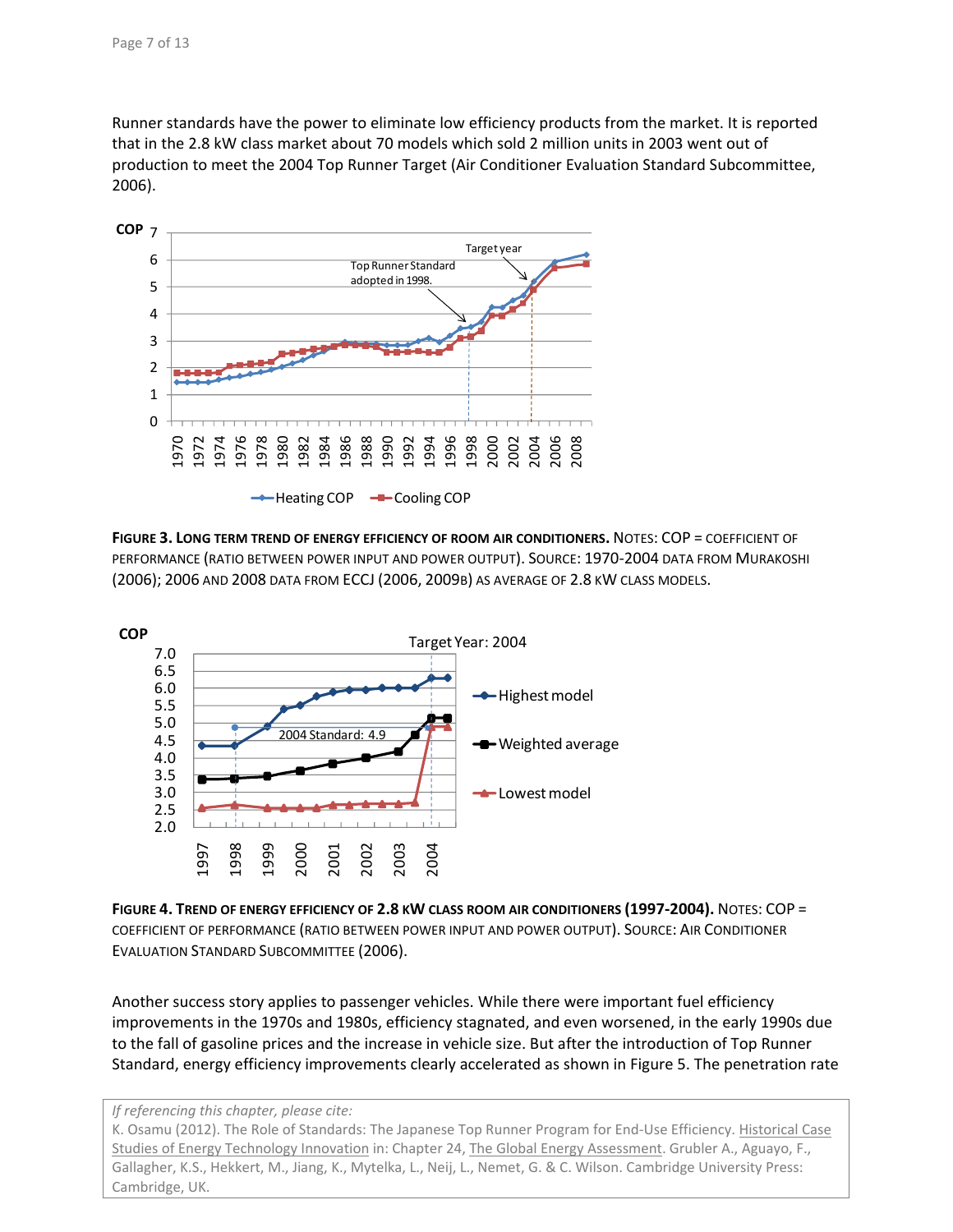of the Top Runner compatible vehicles in new vehicle market increased rapidly, from 11% in 1997 to more than 90% in 2008 (Figure 6).



**FIGURE 5. AVERAGE FUEL EFFICIENCY OF NEW GASOLINE‐FUELED PASSENGER VEHICLES SOLD IN JAPAN.** NOTES: Y‐AXIS SHOWS FUEL EFFICIENCY IN KM/LITER. THE TOP RUNNER STANDARD FOR GASOLINE‐FUELED PASSENGER VEHICLES OF 15.1 KM/LITER BY 2010 WAS DECIDED IN 1998 AND WAS ACHIEVED IN 2005, FIVE YEARS AHEAD OF THE TARGET YEAR. SOURCE: 1973‐1993 DATA FROM METI (1996), 1994‐2008 DATA FROM MLIT (2009).



#### **FIGURE 6. PENETRATION RATE OF PASSENGER VEHICLES WHICH ARE 2010 TOP RUNNER STANDARDS COMPLIANT.** SOURCE: JAMA (2009).

It should be noted that not all of the fuel efficiency improvement is attributable to Top Runner Standards. The fact that fuel efficiency of passenger vehicles has started to increase since 1997 (before the 2010 Top Runner Standards were decided) implies the effect of other factors such as the rise of environmental consciousness among consumers and the producers' response to the emerging market demand. In 1997, for example, Toyota launched their hybrid vehicles (Prius) which was the culmination of developments started in 1993 under the vision of top management to double fuel efficiency in "vehicles for the 21st century" without any pressure of regulation (Ikari, 1999; see also the case study on hybrid cars). Nevertheless, it is clear the Top Runner Standards set a clear market direction toward higher fuel efficiency, reducing the risks faced by firms investing in more efficient vehicles. In interviews

#### *If referencing this chapter, please cite:*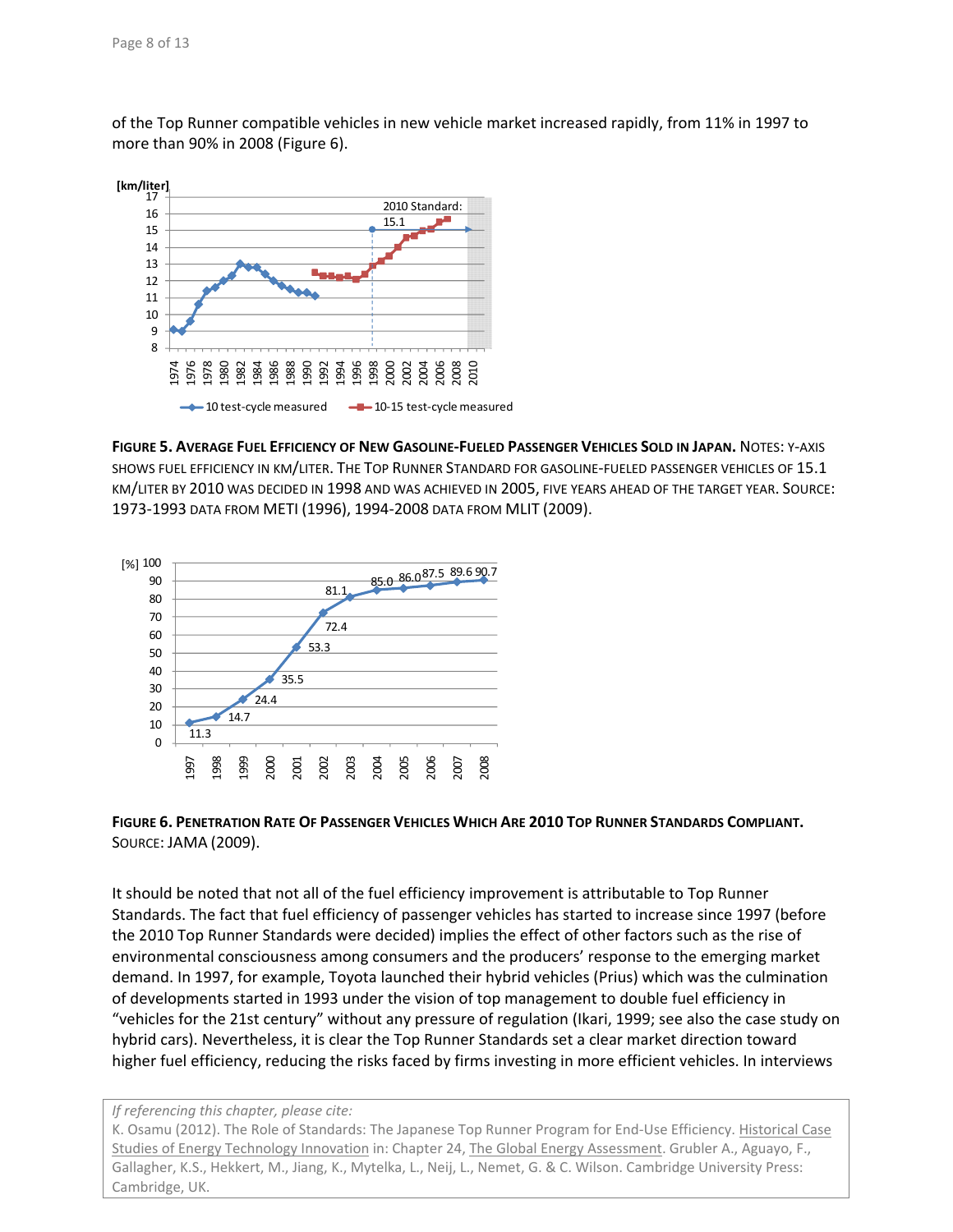conducted with the major car manufacturers in Japan in 2008, they openly recognize that the standards changed their priorities and accelerated their development activities in favor of fuel efficiency improvements.

### **4 CONCERNS WITH THE TOP RUNNER PROGRAM**

Although the Top Runner Program has succeeded in driving up the efficiency of a range of end‐use products, there are outstanding issues which need addressing.

One problem is the lack of explicit methods to consider consumer impacts. Since Top Runner is based on the most efficient products on the market, any increase of product price associated with improving energy efficiency is not explicitly considered. While it is stipulated that standards should not force consumers to "*purchase economically inappropriate high‐priced products in the name of energy saving*" (ECCJ, 2008, p.17), there is no requirements for lifecycle or other cost analyses which is therefore not systematically conducted. This contrasts markedly with explicit prescriptions for lifecycle cost analysis in developing minimum energy performance standards, an approach to set energy efficiency standards for appliances which is adopted in the US, EU and other major countries (IEA, 2000).

Lack of lifecycle analysis in target-setting may lead to price increases so high that the payback period is longer than the lifetime of the product. As an example, Figure 7 shows the case of energy efficient room air conditioners sold in the winter of 2006 in Japan. Many efficient models require more than 10 years and sometimes 15 years to payback the investment cost. These may also be underestimates as the data is based on the Energy Efficiency Performance Catalogue (ECCJ, 2006) which assumes 3.6 months of cooling operation period and 5.5 months of heating operation period. Those periods are much longer than average operation periods indicated by field surveys (e.g. Nishio and Iwafune, 2009). Many efficient models on the market are sufficiently expensive that they cannot payback within the typical 10‐15 year lifetime of room air conditioners.

In addition, cost effective potentials for efficiency improvement in air conditioner technologies have approached saturation. Motor efficiency of compressors is approximately 95% and total heat‐insulating efficiency is over 80% with only minimal gains achieved through the 2000s. Efficiency improvements in recent years have instead been achieved mainly by expanding heat exchangers. This option is also facing constraints due to the limited space in Japanese homes. Therefore further tightening of the Standards may not be cost effective.

*If referencing this chapter, please cite:*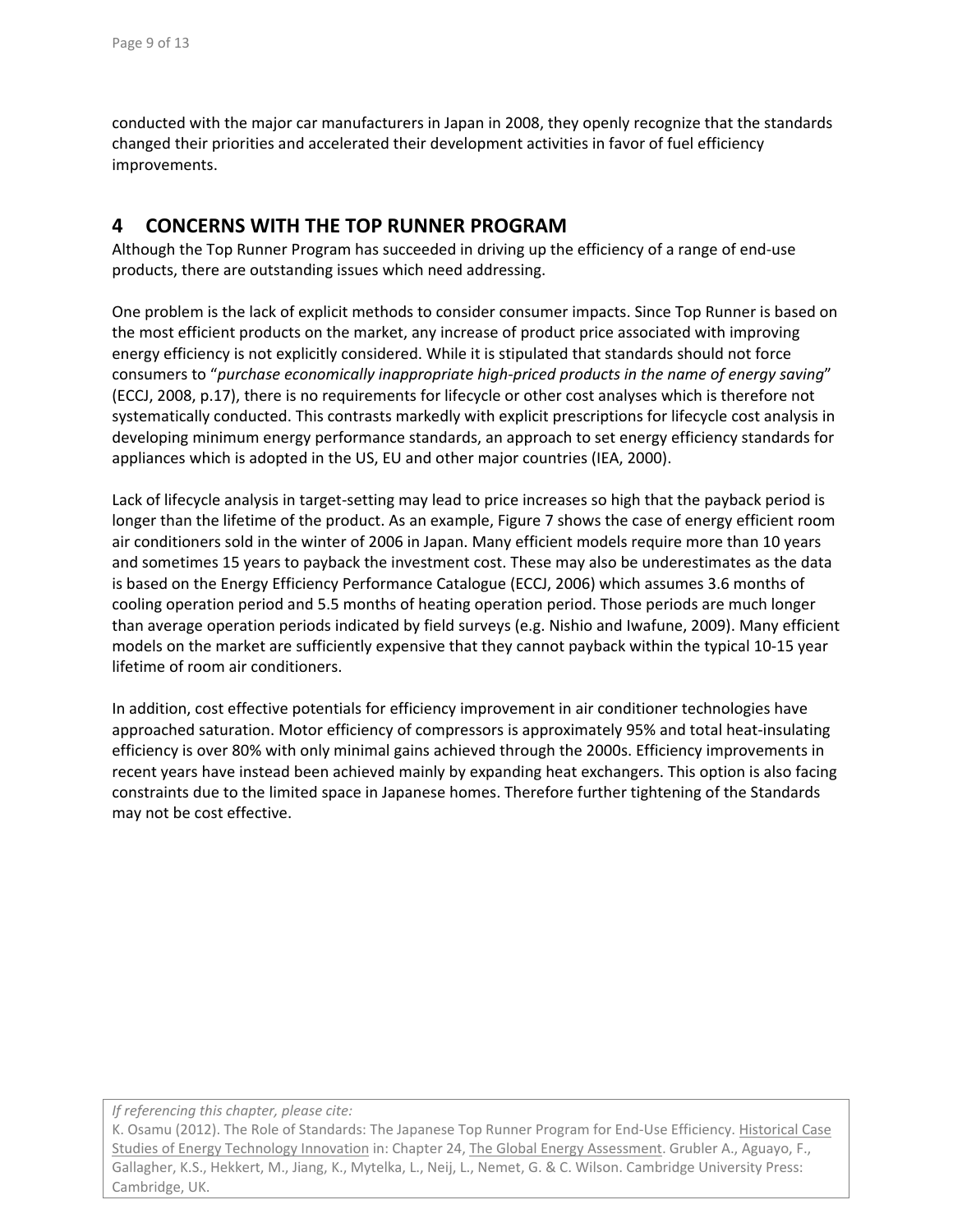

**FIGURE 7. PRICE, ENERGY EFFICIENCY AND PAYBACK PERIODS OF 2.8 KW CLASS ROOM AIR CONDITIONERS IN WINTER OF 2006.** NOTES: APF (ANNUAL PERFORMANCE FACTOR) IS ANNUAL COOLING AND HEATING DEMAND DIVIDED BY ANNUAL ENERGY CONSUMPTION TO MEET THE DEMAND. LINES SHOW THE HIGHEST PRICES FOR ENERGY SAVINGS TO PAYBACK THE PRICE INCREASE COMPARED TO THE LEAST EFFICIENT, CHEAPEST MODEL WITHIN 5, 10, 15 AND 20 YEAR PAYBACK PERIODS (PBP) BASED ON ANNUAL ELECTRICITY CONSUMPTION OF RESPECTIVE MODELS (ECCJ, 2006) AND ELECTRICITY PRICES (22 JPY/KWH) IN TOKYO. PRICES ARE DERIVED FROM MAJOR ONLINE SHOPPING SITES FOR JAPANESE CONSUMERS (+D SHOPPING AND KAKAKU.COM).

Another problem is the difficulty in determining a rate of technological improvement that is both challenging yet feasible. In the case of fluorescent lighting, Top Runner standards were set just above the most efficient products already on the market, because the Evaluation Standard Committees made a very conservative assessment on the potential of further technological improvement. Because of this the targets were achieved just after they were established, and they had no impact on efficiency improvement (see Figure 8).

The same story applies to liquid crystalline displays, whose targets were achieved almost two years before the target year of 2008. This might partly be a result of successful lobbying by industry, but more fundamentally indicates that for some products the rate of technological improvement is difficult to forecast. For example, one reason for failed target‐setting of liquid crystalline displays was unexpected advancement in backlight control technology. Similarly, fluorescent lightings with inverters were diffused much faster than expected. This suggests that the Top Runner approach might not be effective for products whose rate of technological development is difficult to forecast.

*If referencing this chapter, please cite:*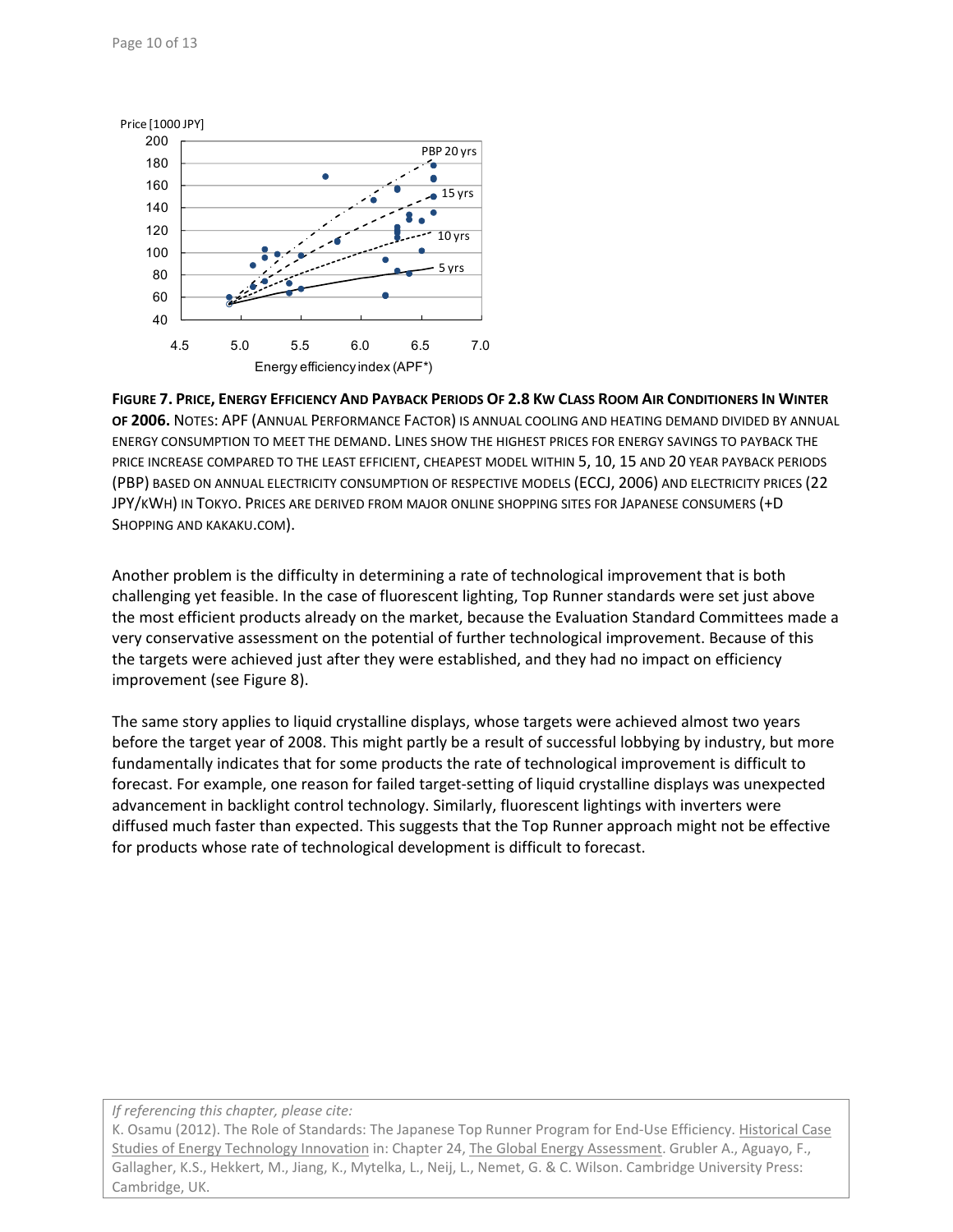

**FIGURE 8. 2005 TOP RUNNER STANDARDS ESTABLISHED IN 1997, AND ACTUAL ENERGY EFFICIENCY TREND OF FLUORESCENT LIGHTINGS (1997‐2005).** NOTES: FLR = FLUORESCENT LIGHTING RAPID; FHF = FLUORESCENT LIGHTING HIGH FREQUENCY; FL = FLUORESCENT LIGHTING; FCL = FLUORESCENT CIRCULAR LIGHTING; CFL = COMPACT FLUORESCENT LIGHTING. NUMBERS ARE LAMP SIZE (W). SOURCE: FLUORESCENT LIGHTING FIXTURES CRITERIA STANDARD SUBCOMMITTEE (2008).

# **5 CONCLUSION**

The Japanese Top Runner Program demonstrates an effective approach for setting mandatory energy efficiency standards based on the most efficient products on the market. After the introduction of Top Runner in 1998, there has been a strong increase in energy efficiency of the targeted products. Although the exact contribution of the Top Runner standards to such efficiency improvement is hard to isolate from autonomous technological improvement and changes in market demand, it has been successful in accelerating the trend of energy efficiency improvement of some products, such as room air conditioners and passenger vehicles. In those cases the Standards provided a clear direction to product development toward higher energy efficiency and eliminated low efficiency products from the market. This relied on the existence of technological potentials for efficiency improvement.

An important characteristic of the Japanese market that enable the successful functioning of the Top Runner Program is the market structure which is dominated by a limited number of domestic producers. They are similar in that they all have high technological competency, could accept strict standards (i.e. no producer is excluded from the market even with strict standards), had incentives to develop energy efficient products to increase competitiveness against foreign producers, and complied with the standards even without strict sanctions (related to Japanese business culture and aversion to public 'shaming').

In sum, Japanese experience with the Top Runner Program shows how ambitious policy that matches market conditions as well as technological conditions can work very well to induce remarkable energy

#### *If referencing this chapter, please cite:*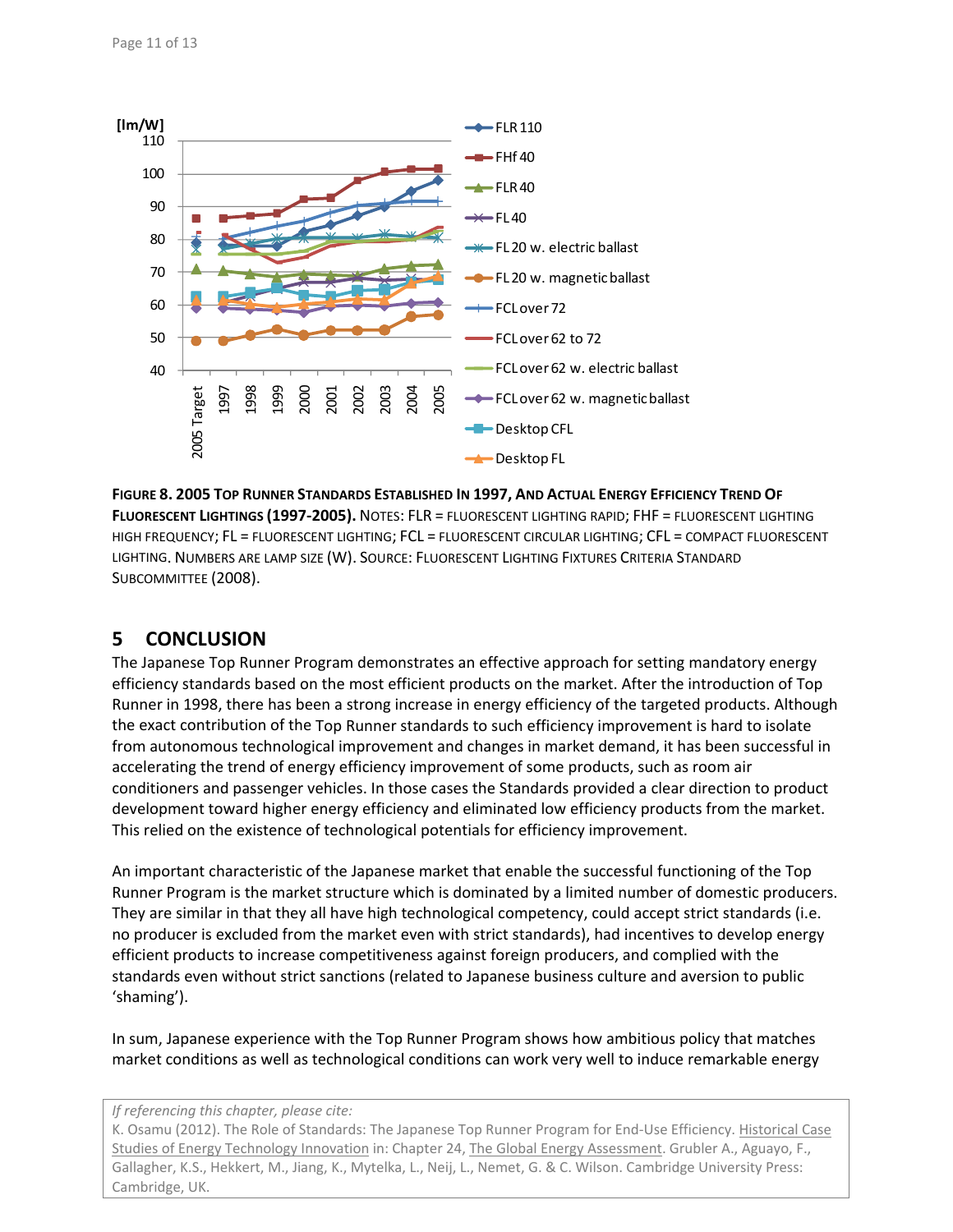efficiency improvements. Since such conditions depend on the country and the phase of technological development of products targeted, careful and adaptive design is required for effective policy‐making.

### **6 FURTHER READING**

Tojo (2005) provides a good summary analysis of the Top Runner program up to 2005. Siderius and Nakagami (2007) apply the Top Runner insights to a potential European context. Ellis (2007) sets out the broader context of efficiency standards and regulation in an IEA context.

### **7 REFERENCES**

- Air Conditioner Evaluation Standard Subcommittee, 2006. Final Summary Report by Air Conditioner Evaluation Standard Subcommittee, Energy Efficiency Standards Subcommittee of the Advisory Committee for Natural Resources and Energy, METI, Tokyo.
- ECCJ (Energy Conservation Center, Japan), 2006, Shouene seinou katarogu 2006 nen huyu ban [Energy efficiency performance catalogue, 2006 winter version], ECCJ, Tokyo (in Japanese).
- ECCJ (Energy Conservation Center, Japan), 2008. Top Runner Program: Developing the World's Best Energy‐Efficient Appliances, ECCJ, Tokyo.
- ECCJ (Energy Conservation Center, Japan), 2009a. Final Reports on the Top Runner Target Product Standards, available at: http://www.eccj.or.jp/top\_runner/.
- ECCJ (Energy Conservation Center, Japan), 2009b. Shouene seinou katarogu 2009 nen natsu ban [Energy efficiency performance catalogue, 2009 summer version], ECCJ, Tokyo (in Japanese).
- ECCJ (Energy Conservation Center, Japan), 2010. Top Runner Program: Developing the World's Best Energy‐Efficient Appliances, revised edition on March 2010, ECCJ, Tokyo.
- Ellis, M., 2007. Experience with energy efficiency regulations for electrical equipment. IEA Information Paper in support of the G8 Plan of Action. International Energy Agency (IEA).
- Fluorescent Lighting Fixtures Criteria Standard Subcommittee, 2008. Shoumei kigutou no genjou [Current status of lighting equipments], Energy Efficiency Standards Subcommittee of the Advisory Committee for Natural Resources and Energy, METI, Tokyo.
- IEA (International Energy Agency), 2000. Energy Labels and Standards, IEA, Paris.
- Ikari, Y., 1999. Haiburiddo kaa no jidai sekaihatsu ryosansha Toyota Prius kaihatsu monogatari [An era of hybrid cars: history of the development of Prius by Toyota], Kojinsha, Tokyo (in Japanese).
- JAMA (Japan Automobile Manufacturers Association), 2009. Environmental Report 2009, JAMA, Tokyo.
- Jänicke, M., 2008. The Policy Design of Environmental Innovation and Sustainable Production. Bridging the Gap – Responding to Environmental Change – From Words to Deeds. Portoroz, Slovenia, 14‐ 16 May, 2008.
- METI (Ministry of Economy, Trade and Industry), 1996. Shou enerugi souran 1997 [Encyclopedia of Energy Efficiency & Conservation 1997], Tsuusan Shiryou Shuppan Kai, Tokyo (in Japanese).
- METI (Ministry of Economy, Trade and Industry), 2004. Denryoku jukyuu no gaiyou [Outline of electricity demand and supply], METI, Tokyo (in Japanese).
- METI (Ministry of Economy, Trade and Industry), 2007. Toppu ranna seido no genjou to hyouka ni tsuite [Current status and assessment of the Top Runner Program], METI, Tokyo (in Japanese).
- METI (Ministry of Economy, Trade and Industry), 2011. Toppu ranna kijun no genjou tou ni tsuite [Current status of the Top Runner Standards], METI, Tokyo (in Japanese).
- MLIT (Ministry of Land, Infrastructure and Transport), 2009. Jidousha Nenpi Ichiran [Fuel Economy of Automobiles], MLIT, Tokyo (in Japanese).

*If referencing this chapter, please cite:*